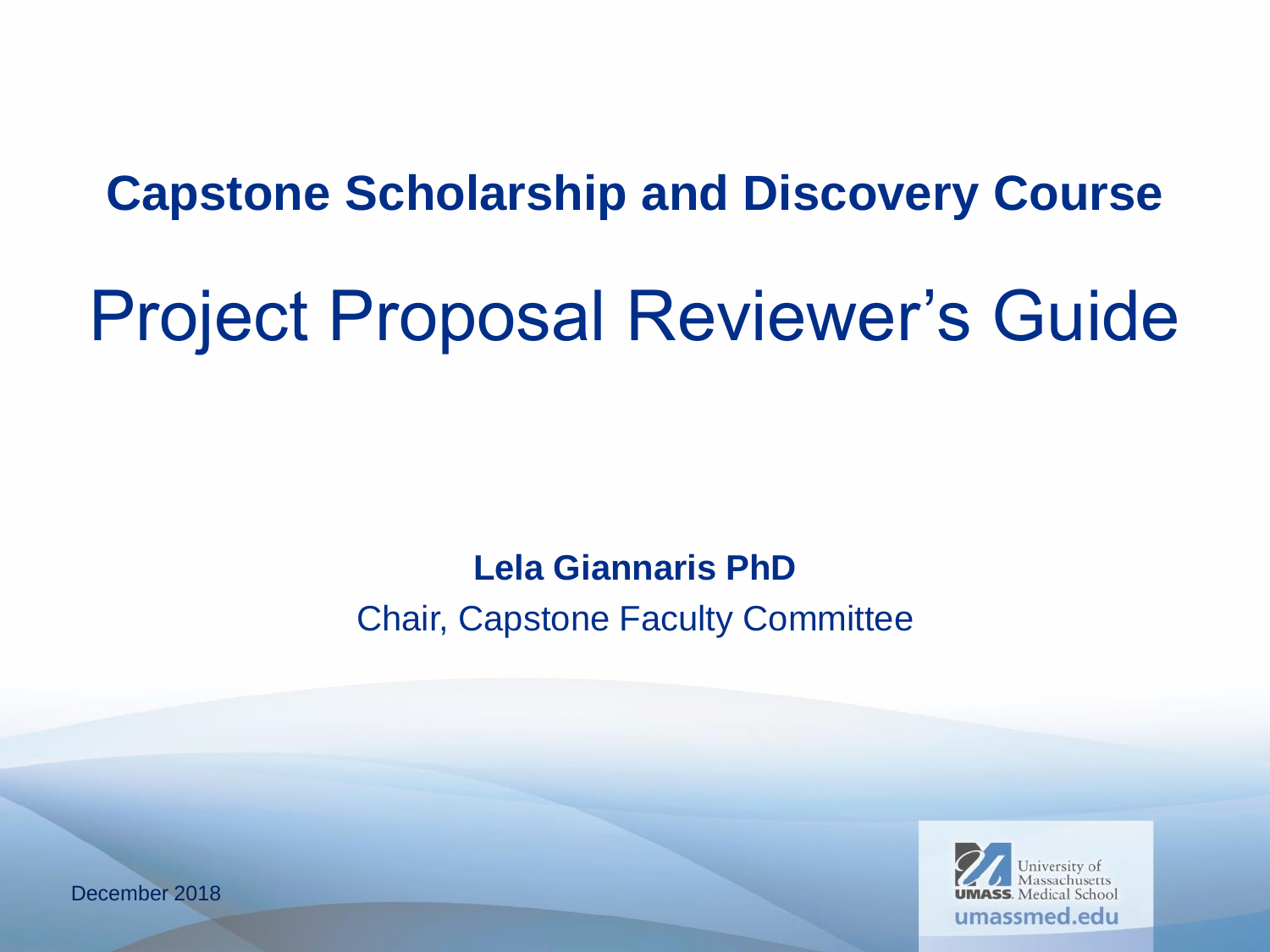The CSD course is a 4-year longitudinal course through which students use a scholarly approach to design, implement and communicate a project in an area of personal passion related to medicine.

[https://umassmed.edu/oume/csd/](http://www.umassmed.edu/oume/capstone-course/)

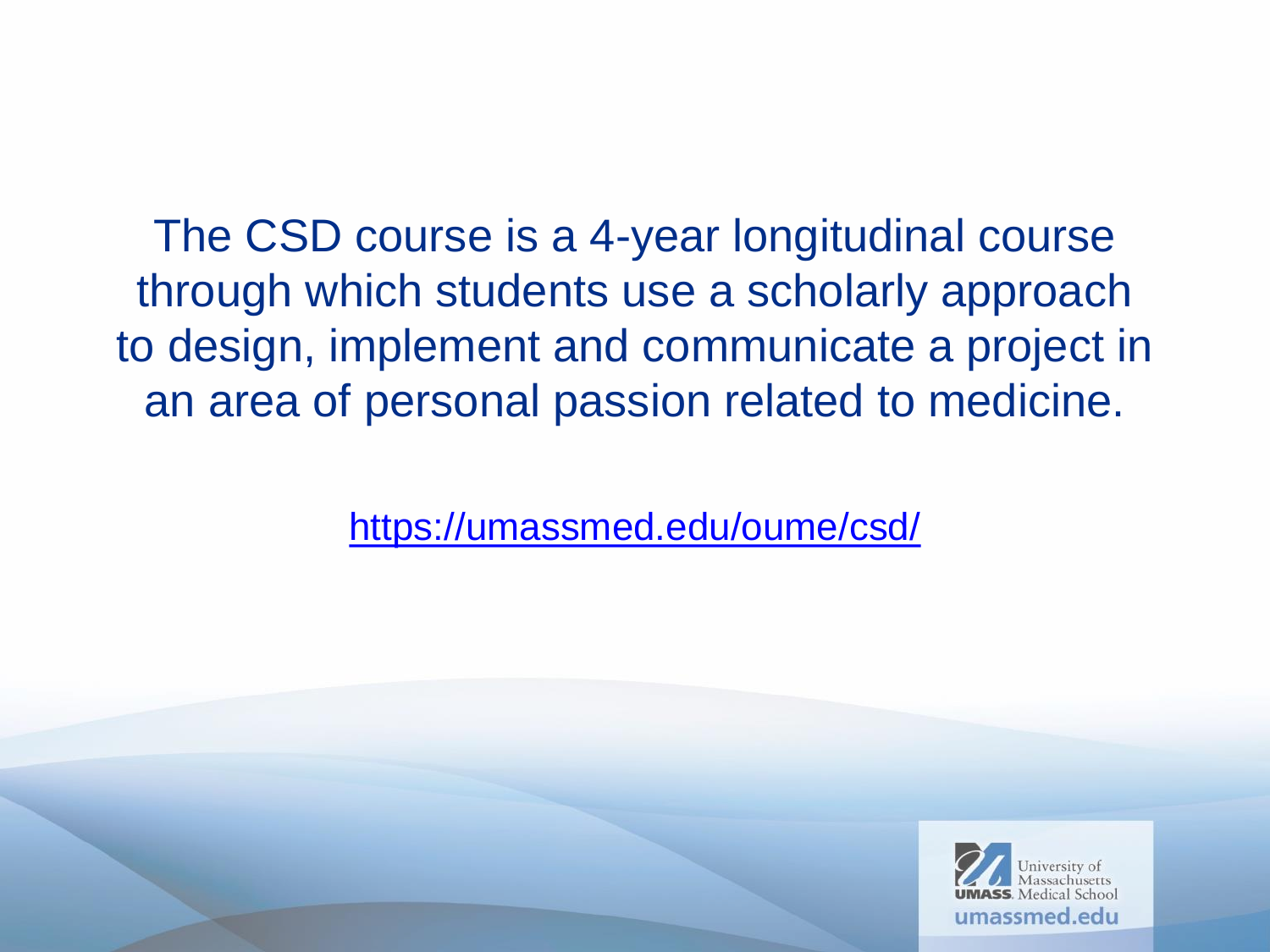# **Timeline of the Capstone Course**



*<u>C</u> review* 

nassmed edu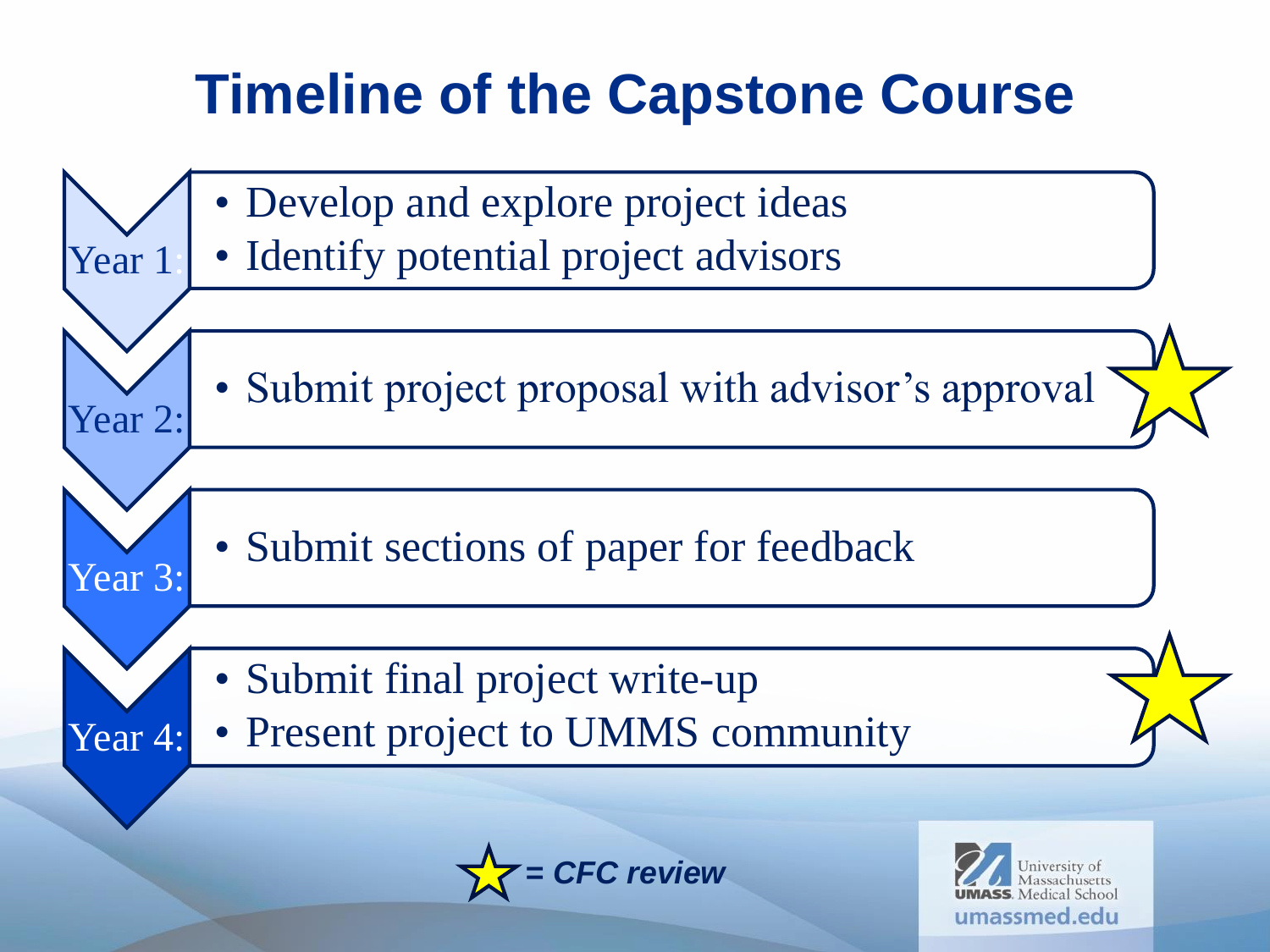# Goals of the **review** process

- Perform a high level review to ensure the project proposal meets the rubric requirements
- Identify any unaddressed concerns (e.g. right-sizing of project; ability to articulate project goals; concerns about project overall; need for subject use approval)
- Provide narrative feedback to the student and advisor
- Provide confidential feedback to the CSD Course Leaders if necessary (e.g. significant concerns or questions)

**Proposals have already been approved by an advisor, our goal is not to overturn this approval**

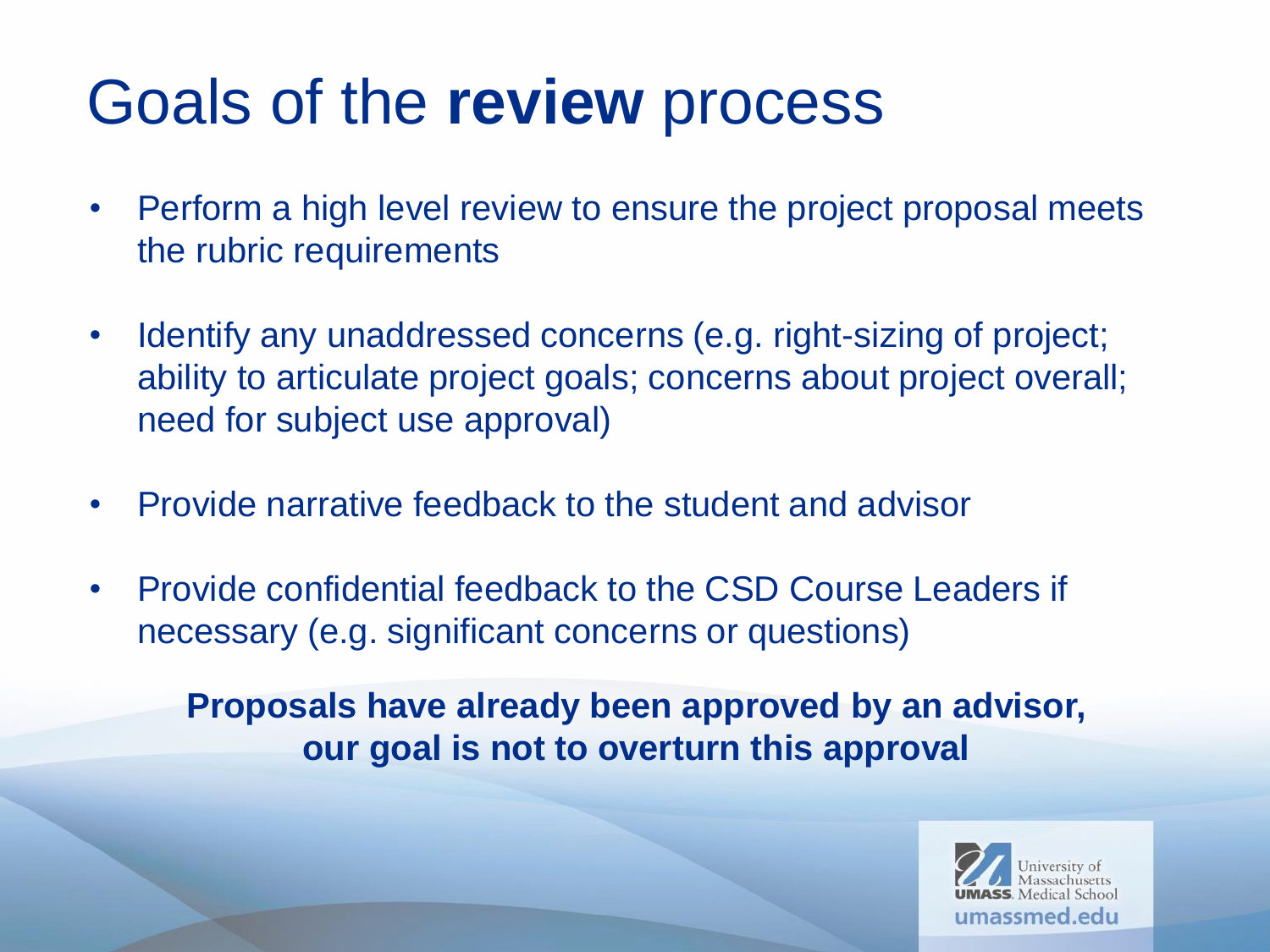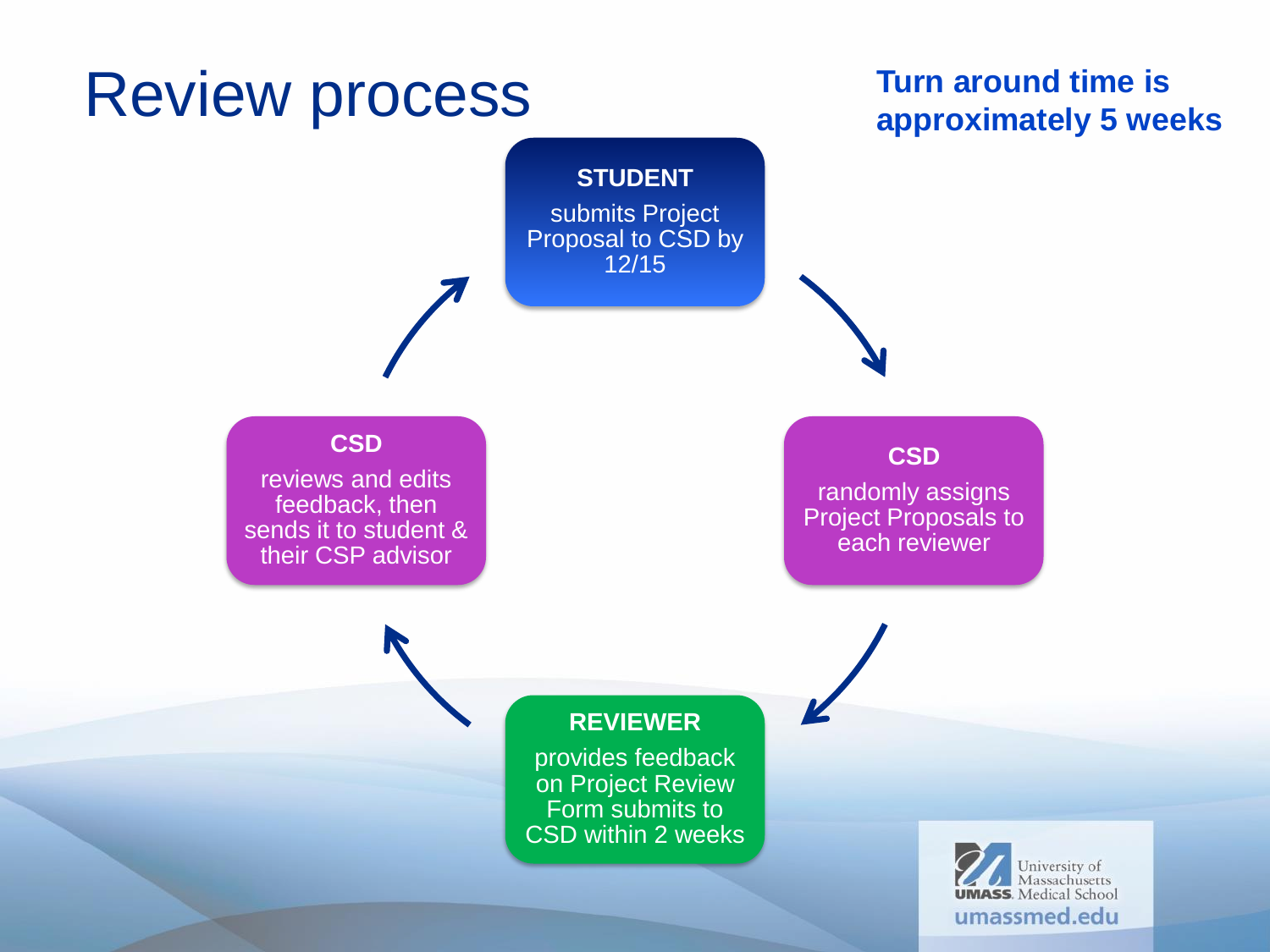# Review process

Reviewers receive an email from the 'CSD' mailbox containing the following:

- List of students to evaluate
- A separate attachment for each student's project proposal submission
- Project Proposal Evaluation Rubric as an attachment
- Link to the online Project Proposal Review Form

[https://umassmed.edu/oume/CSD/home/cfc-tools/cfc](https://umassmed.edu/oume/CSD/home/cfc-tools/cfc-proposal-review/)proposal-review/

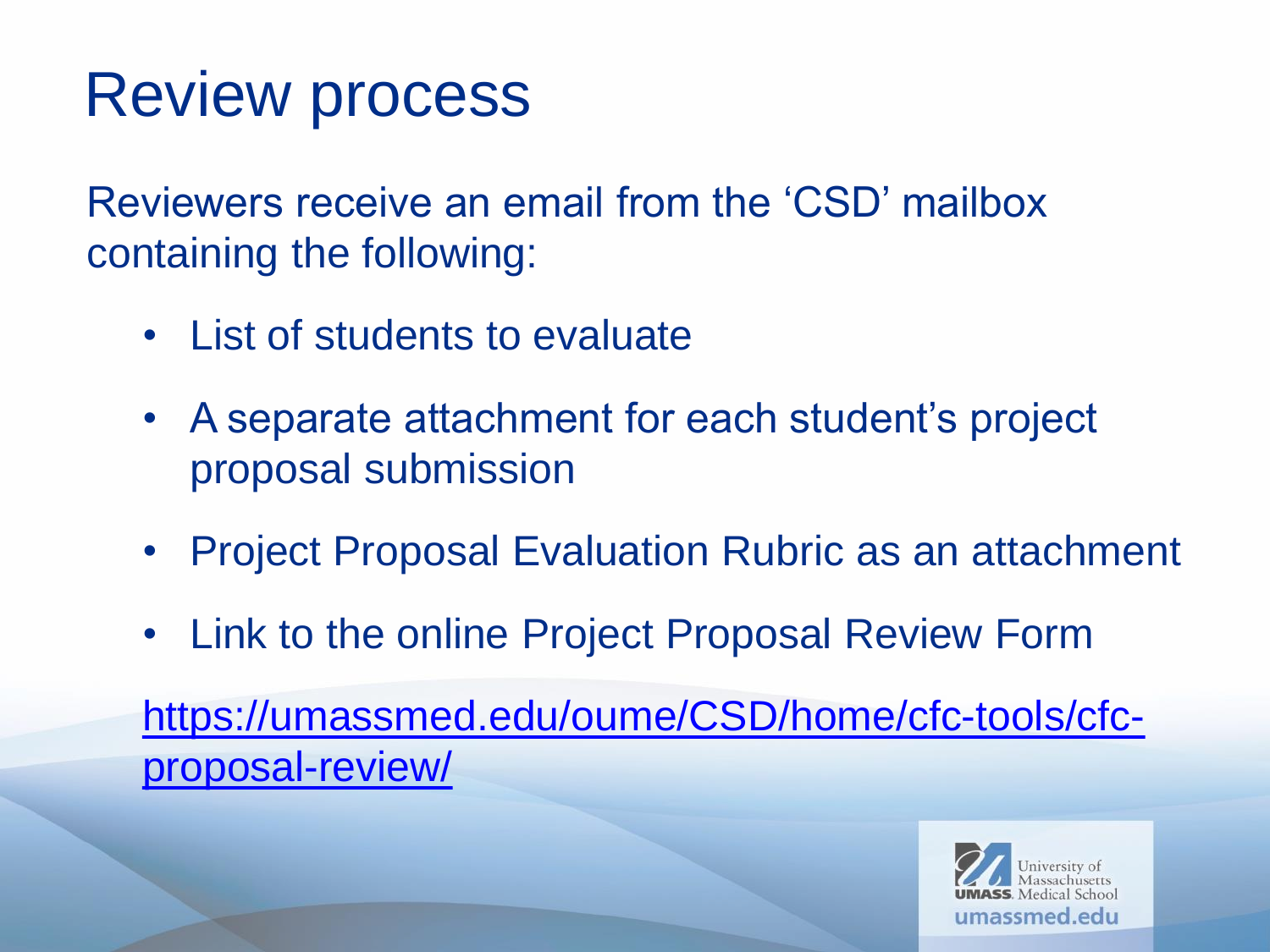### Course Website | online review form





| <b>FOM1</b> (MS1)                                        | <b>FOM2 (MS2)</b><br>CCE (MS3)                                                                                                                                                                                                                               | AS (MS4) | <b>RESOURCES</b><br><b>FAOS</b>               | <b>SUBJECTS USE</b> | <b>ADVISORS</b> | <b>PRESENTATIONS</b> | <b>REPORT EXAMPLES</b>            |
|----------------------------------------------------------|--------------------------------------------------------------------------------------------------------------------------------------------------------------------------------------------------------------------------------------------------------------|----------|-----------------------------------------------|---------------------|-----------------|----------------------|-----------------------------------|
| Course Leadership                                        |                                                                                                                                                                                                                                                              |          |                                               |                     |                 |                      |                                   |
| Course Summary                                           |                                                                                                                                                                                                                                                              |          |                                               |                     |                 |                      |                                   |
| Description and Objectives<br>Curriculum Calendars   OSA | al scholarly experience for which students will receive one month credit after<br><sup>2</sup> Capstone project during their fourth year. Upon completion, learners will<br>isionally related learning need or interest of their own, write related learning |          |                                               |                     |                 | <b>Save the Date</b> | <b>2019 Capstone Presentation</b> |
| Course Timeline                                          | in address these objectives, and to demonstrate mastery of the particular                                                                                                                                                                                    |          |                                               |                     |                 | Day                  |                                   |
| <b>CFC Tools</b>                                         | Presentation Review   2018                                                                                                                                                                                                                                   |          | a in a manner worthy of peer review such that |                     |                 |                      | Wednesday March 13, 2019          |
| Capstone   The Beginning                                 | Become a Report Reviewer                                                                                                                                                                                                                                     |          |                                               |                     |                 |                      | <b>Faculty Conference Room</b>    |
| Course Website Map                                       | Submit Final Report Review                                                                                                                                                                                                                                   |          | CSD@umassmed.edu                              |                     |                 | 2018 Abstracts       |                                   |
| Professionalism                                          | Submit PROPOSAL Review                                                                                                                                                                                                                                       |          |                                               |                     |                 |                      |                                   |
| AMA   Style Guide                                        |                                                                                                                                                                                                                                                              |          |                                               |                     |                 |                      |                                   |

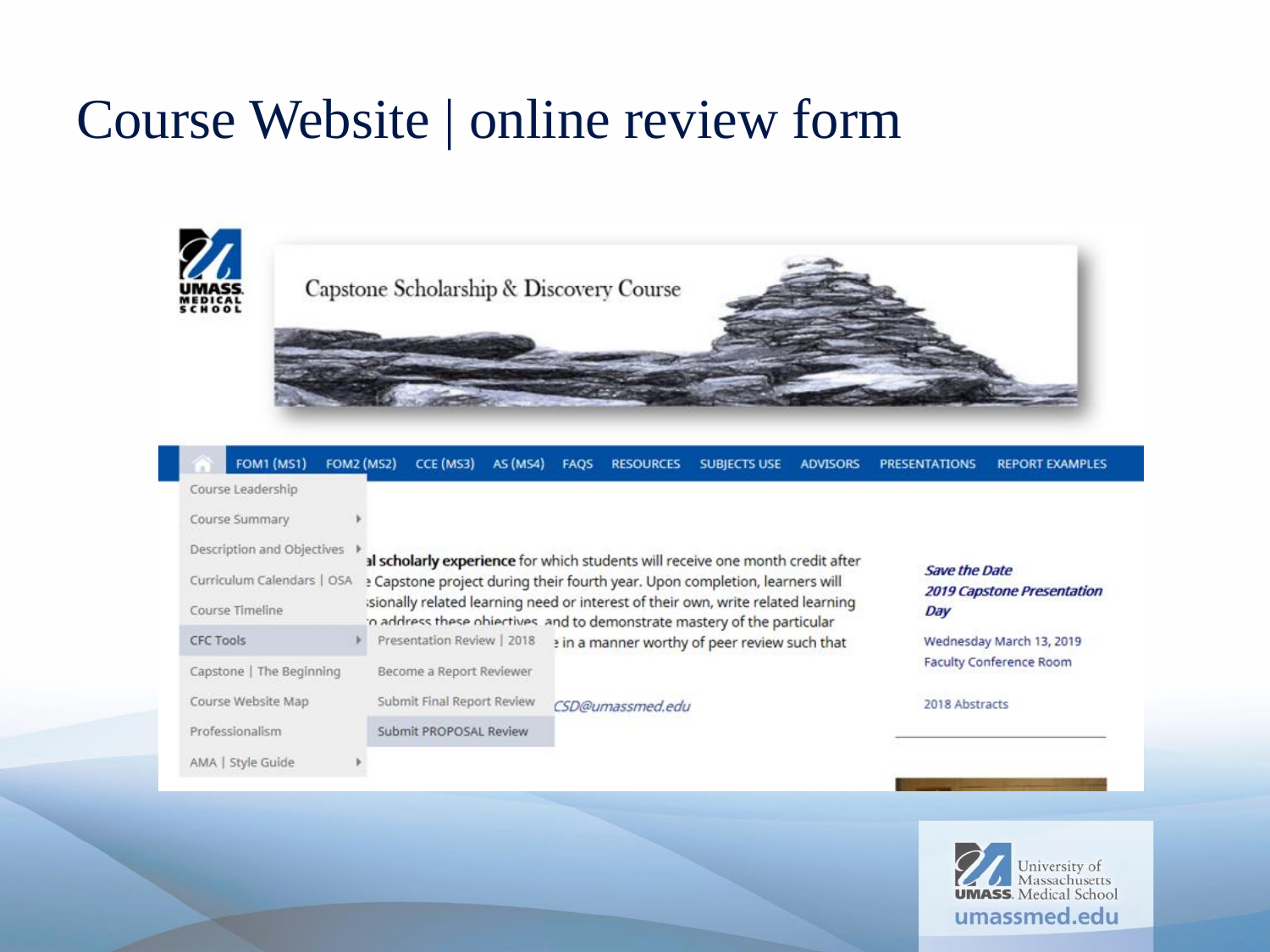#### **CLEAR GOALS (Define Goals & Objectives)**

**The student explicitly states the basic purposes for the work which includes why the student selected this project, and defines realistic, achievable objectives.**

#### **EXPECTED DESCRIPTION**

**Goals**: State the basic purpose of the project, in broad terms, including a detailed description of why it was selected (eg what you hope to discover or demonstrate)

**Objectives:** specific, measurable, and attainable (use wording format as noted below)

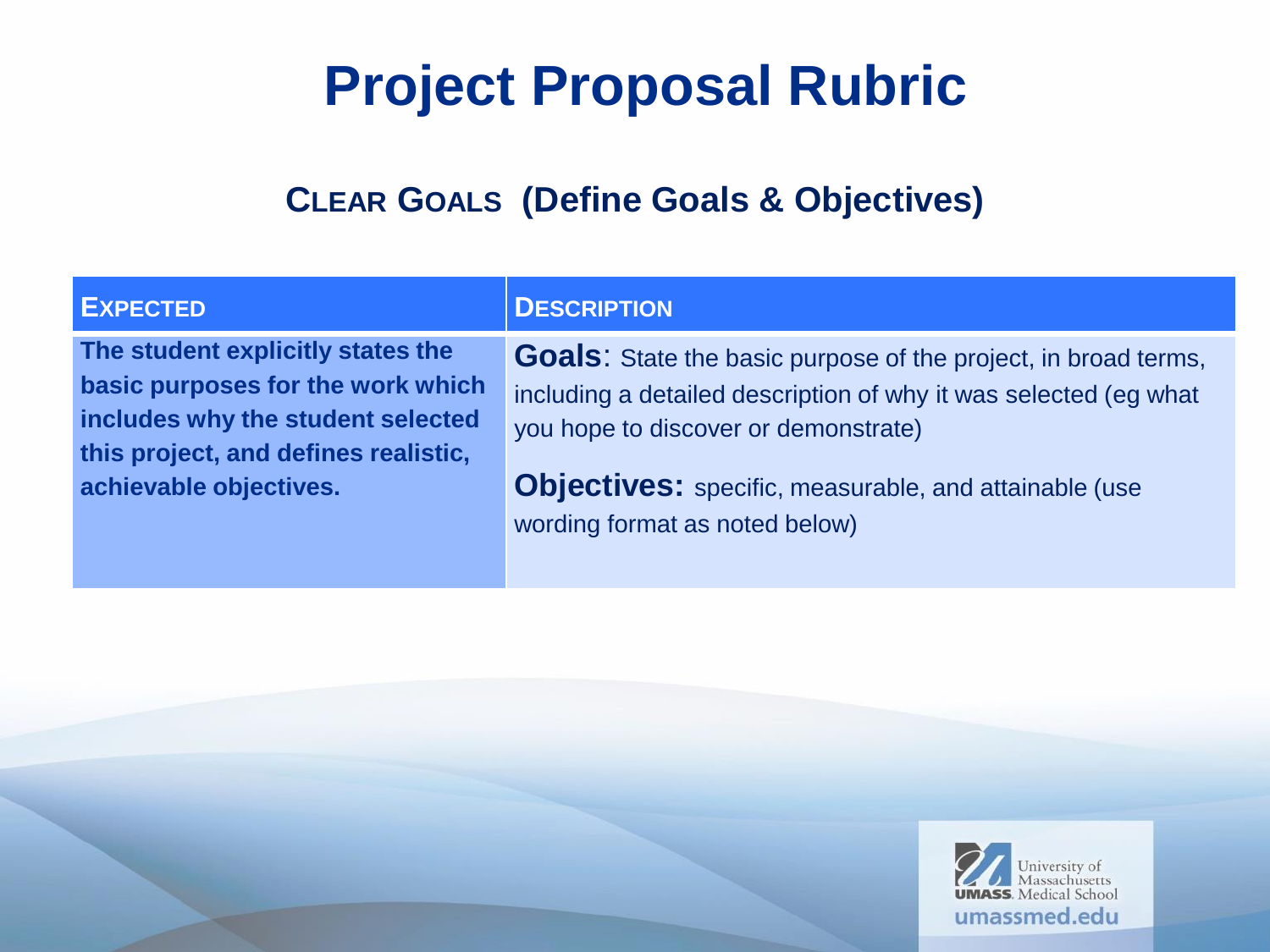#### **ADEQUATE PREPARATION (KNOWLEDGE GAP, OUTLINE, RESOURCES)**

**The student outlines how s/he will gather knowledge and skills focused on the background of his or her specific project (eg, medical or other literature review, patient history-taking, case review, skills development, legacy project history) and lists 3-5 resources or experiences that will inform the project. (This may include reference to projects similar in nature to expected project format.) Students must identify the gap that this project addresses (eg, personal, professional, academic, etc.)**

#### **EXPECTED DESCRIPTION**

**Clarify Knowledge Gap:** Identify what you hope to learn from this project (eg, personal, professional, academic, etc.), and describe how this project will meet your learning interests/need.

**Provide Outline:** Outline how you will gather knowledge and skills focused on the background of your project (eg, literature review, patient history-taking, case review, skills development, legacy project history, discussion with experts).

**Resources:** List Resources List 3-5 resources or experiences that will inform the project (this may include references to projects similar in nature to expected project format).

> **UMASS**. Medical School umassmed.edu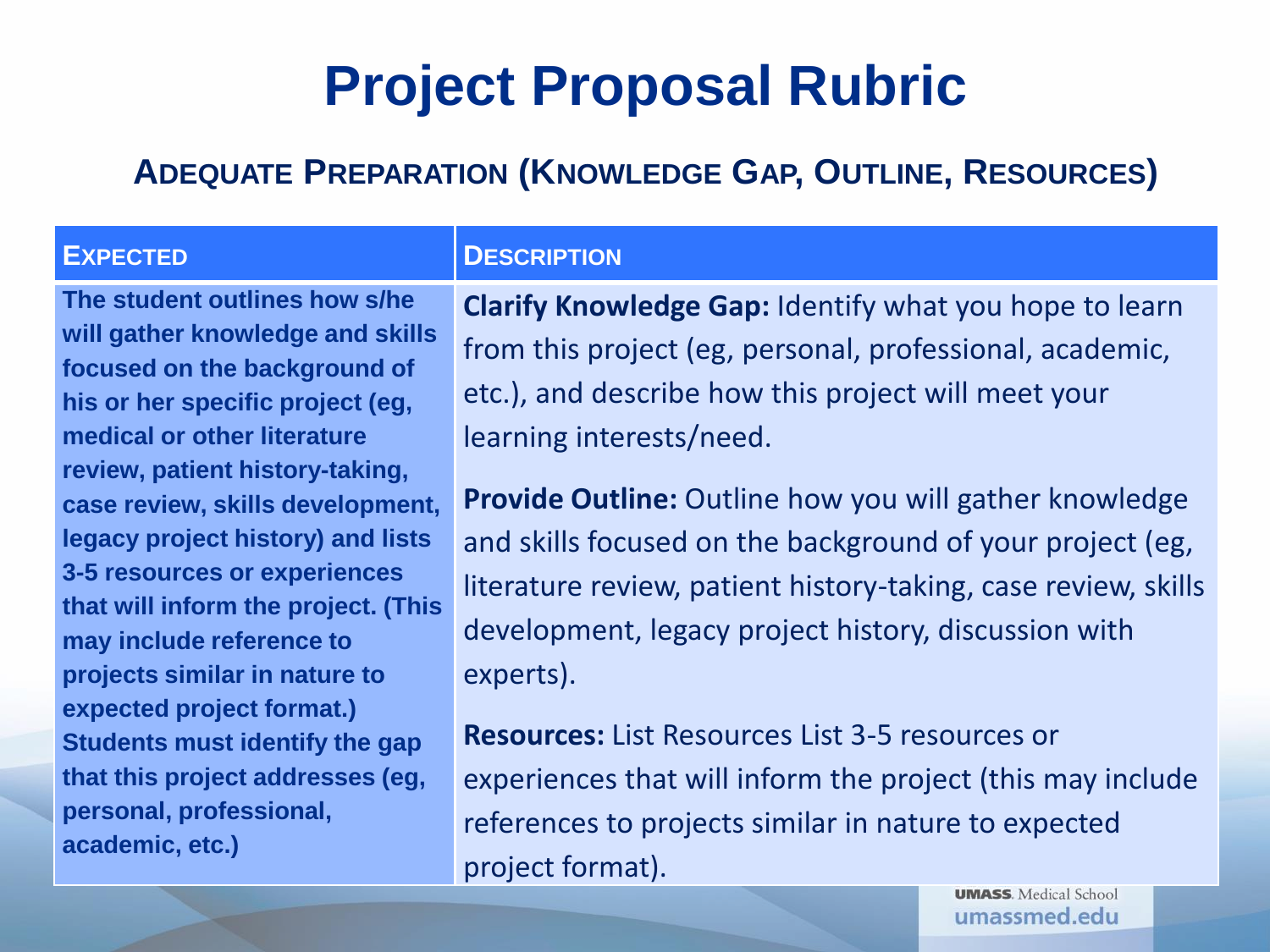#### **APPROPRIATE METHODS OR PROCESSES (METHODS | PROCESSES)**

**necessary.**

**project approach, which aligns with goals. The student defines** 

**methodology and explains why these were chosen. Potential** 

**challenges are shared as are** 

**plans to respond to them, including modification as** 

**the components of the** 

**DESCRIPTION** 

**The student clearly describes the Identify Methods and or Processes:** Describe the project approach and how will these methods accomplish the goals and objectives of the project).

> Define the components of the methodology and explain why these were chosen. (ie, more details of the methods).

Address potential challenges and plans to respond to them, including modifications as necessary.

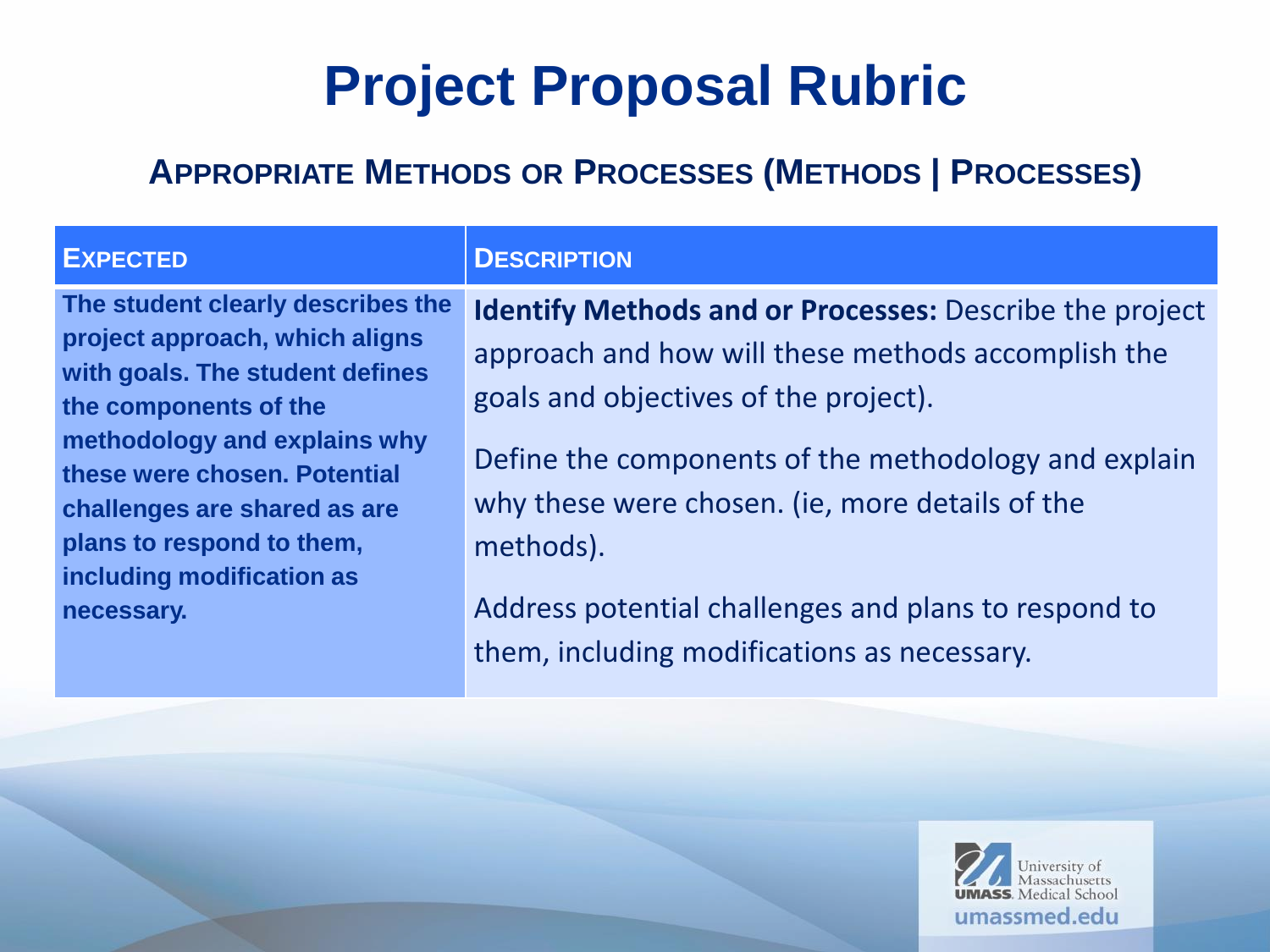### **PROFESSIONALLY SIGNIFICANT OR PERSONALLY MEANINGFUL RESULTS, PRODUCT, OR OUTPUT (RESULTS | OUTPUT)**

| <b>EXPECTED</b>                                                                                                                                                        | <b>DESCRIPTION</b>                                                                  |
|------------------------------------------------------------------------------------------------------------------------------------------------------------------------|-------------------------------------------------------------------------------------|
| The student describes expected<br>deliverables that align with goals<br>and methods, and includes plans<br>for presenting final project to<br>meet course requirement. | Outline the expected results or output with clear links to<br>goals and objectives. |

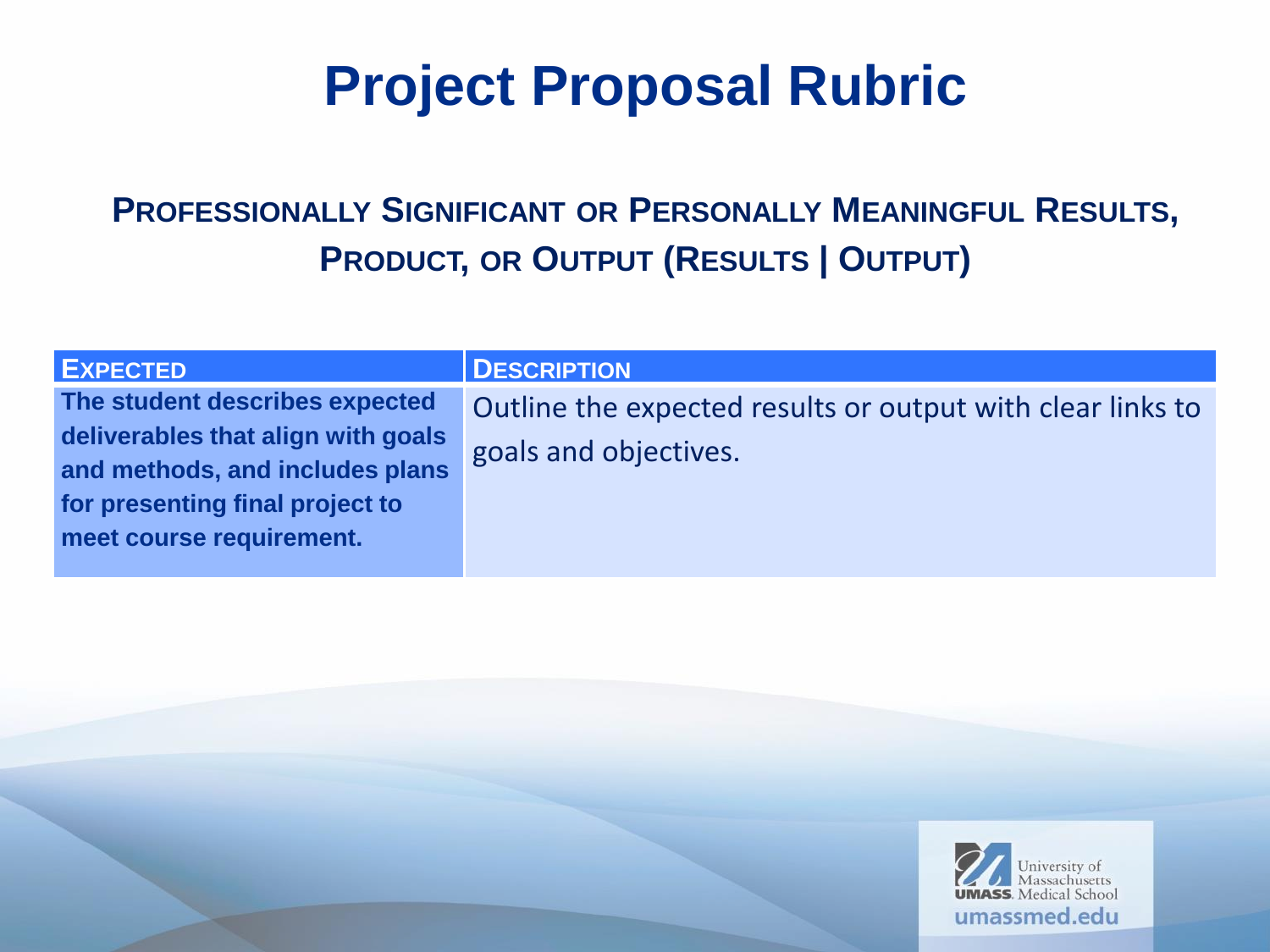#### **EFFECTIVE PRESENTATION AND DISSEMINATION (DELIVERABLES)**

| <b>EXPECTED</b>      | <b>DESC</b>  |
|----------------------|--------------|
| The student outlines | <b>Disci</b> |
| the expected results | proje        |
| or output, which are |              |
| clearly linked to    | Repo         |
| goals and            |              |
| objectives.          | Desc         |
|                      | Proie        |

**ERIPTION** 

**uss Deliverables:** All students are required to present their ect to their colleagues, and to submit the Capstone Final Project ort and Guided Reflection in the Advanced Studies year.

ribe potential deliverables, other than the final Capstone oject Report (which is a required part of your project), that align with goals and methods.

Describe the anticipated format for presenting your project work.

- All formats must provide for interactive discussion and feedback, including performance, exhibits, and video.
- A brief introduction about your Project must be included as well as interactive discussion that allows for formative feedback are required for the following formats: live performance (eg, dance or song), exhibit (eg, art work), video presentation (away students only and by special arrangement with CSD)

**UMASS**. Medical School umassmed.edu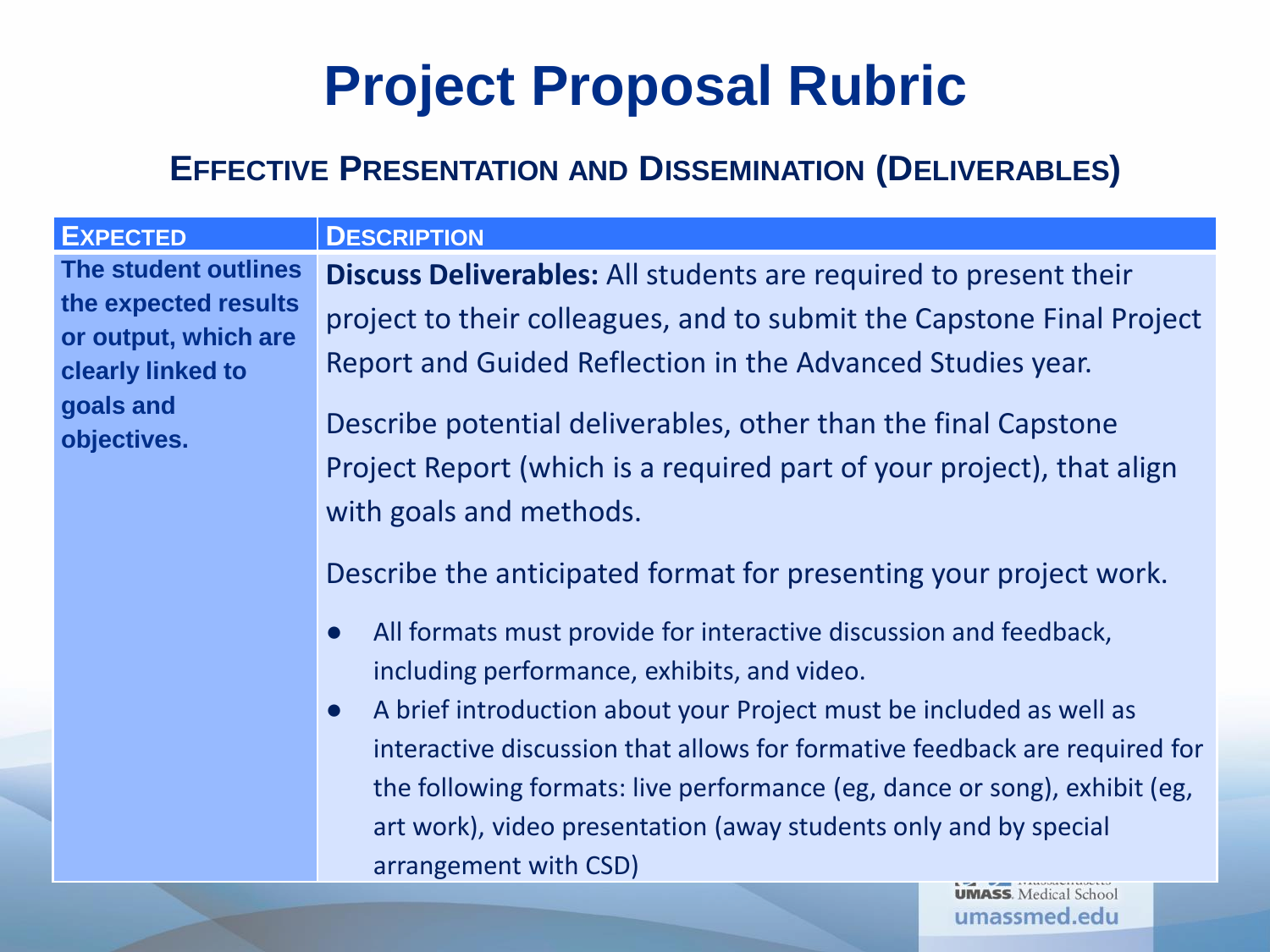# Evaluate each section of the proposal

- Goals and Objectives
- Adequate Preparation
- Methods or Processes
- Results | Output
- Effective Presentation or Dissemination

◯ Meets Expectations

Does Not Meet Expectations | Requires Revision  $\bigcirc$ 

**Comments | Recommendations** required for "does not meet expectations" determination

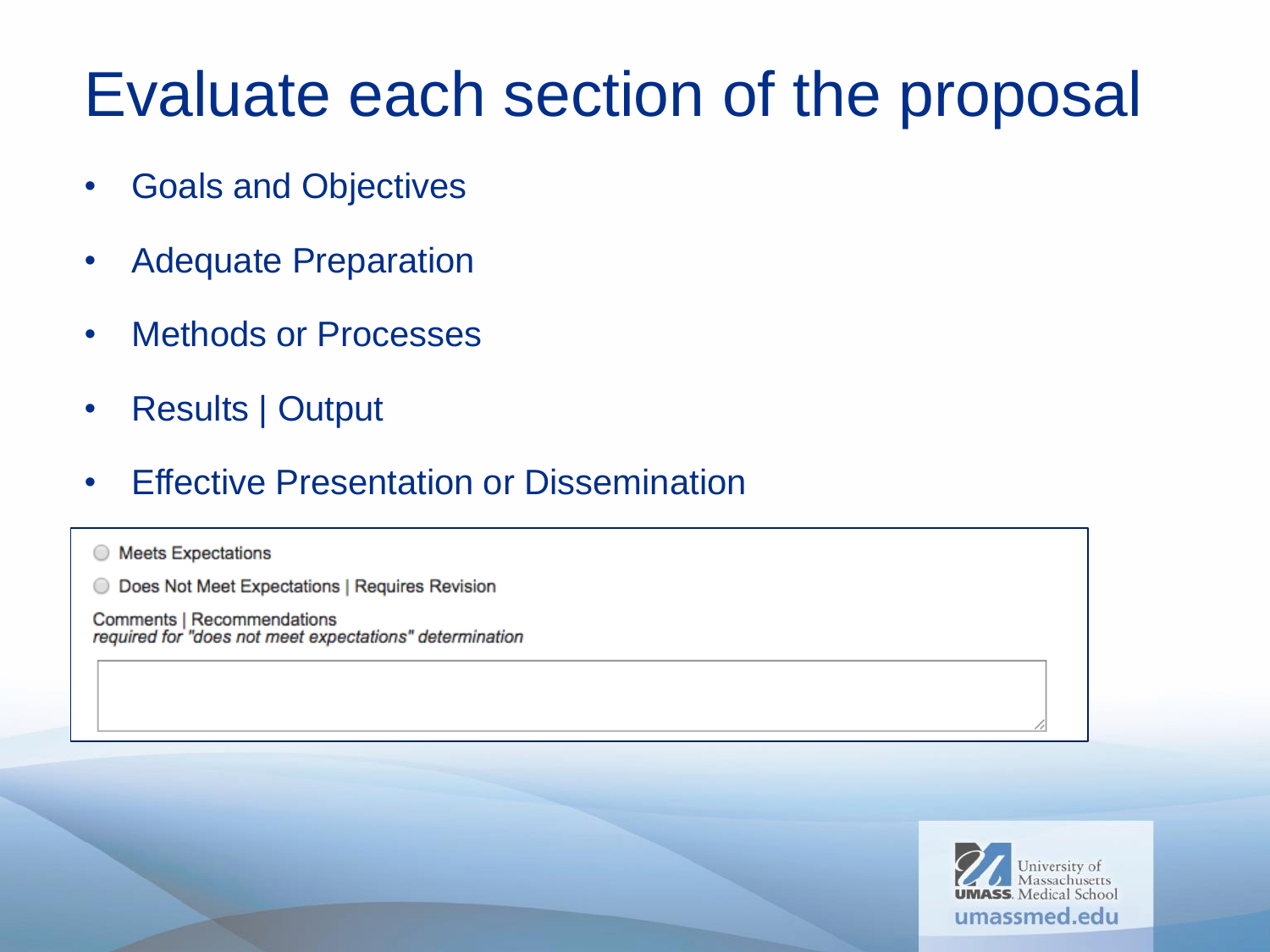# 3 places for additional feedback

| Subjects use questions or concerns (IRB   IACUC   SAS) |  |  |  |
|--------------------------------------------------------|--|--|--|
|                                                        |  |  |  |
| <b>Additional Feedback for the student</b>             |  |  |  |
|                                                        |  |  |  |
| <b>Confidential Comments to the CSD Team</b>           |  |  |  |
|                                                        |  |  |  |
|                                                        |  |  |  |

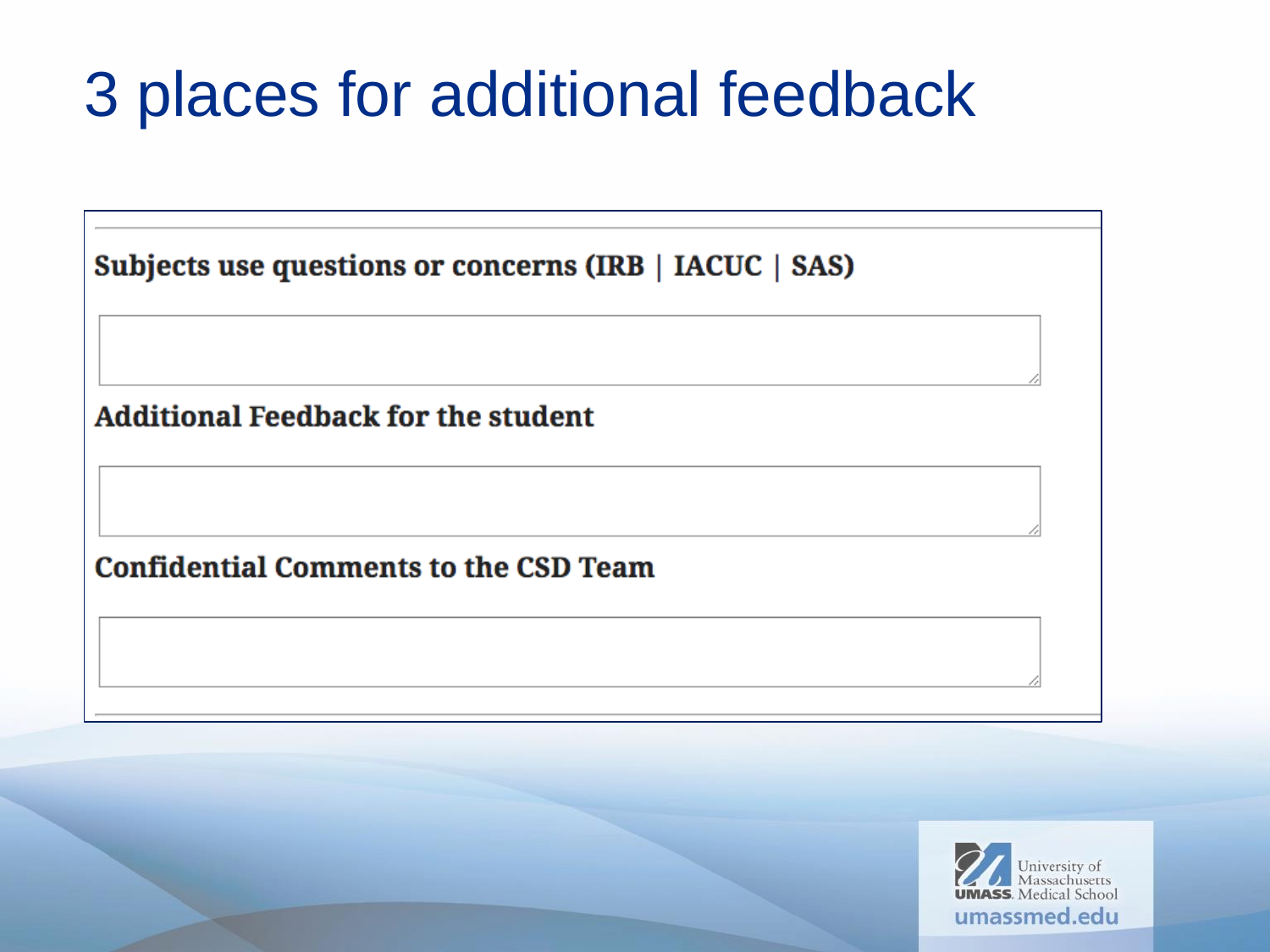# Review determination & submission

### **Select one option:**

- *Report COMPLETE – NO REVISION Required*
- *REVISION REQUIRED*

### **Click button below to submit:**

**Submit Review to Capstone Team** 

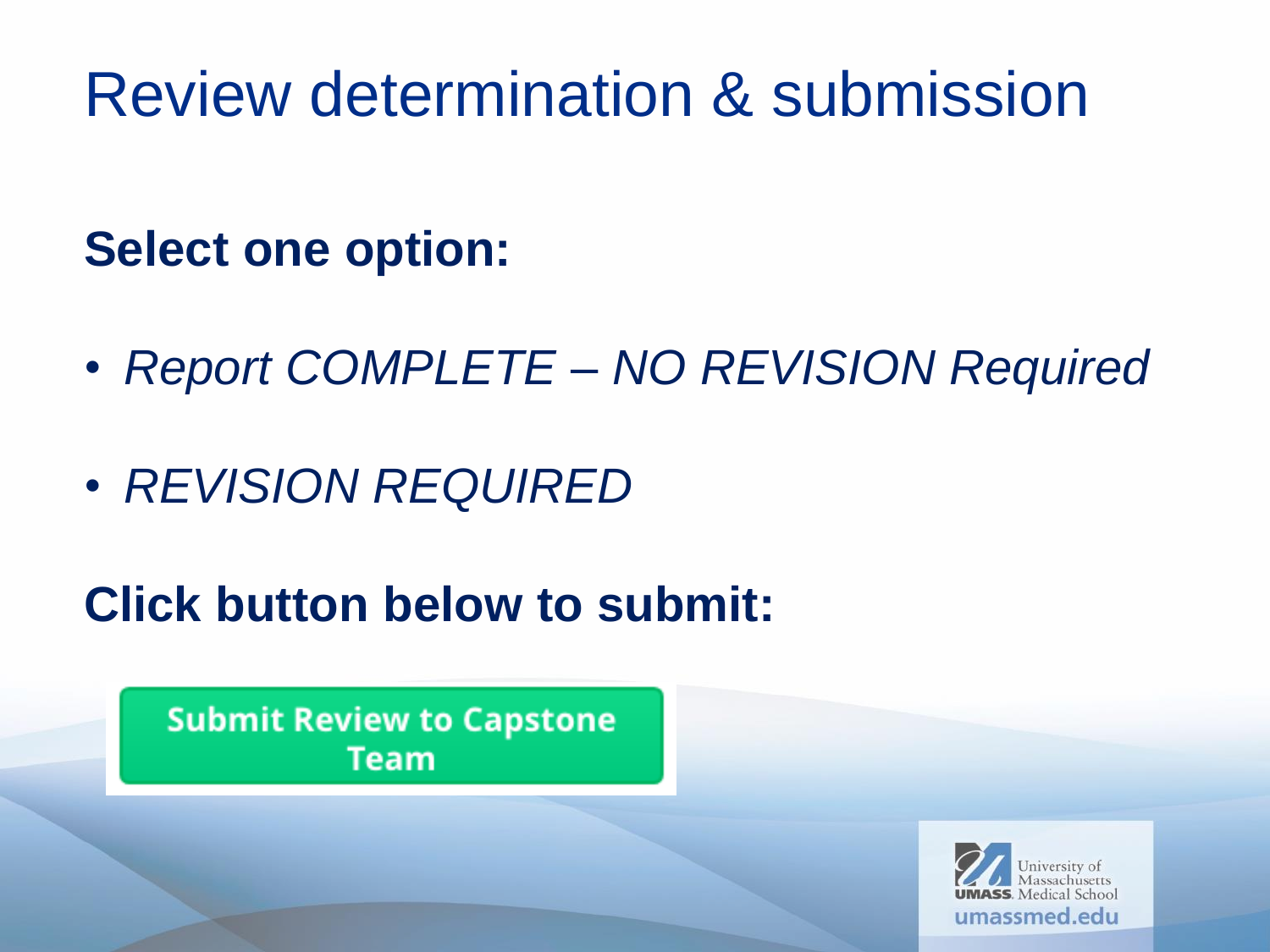# Please submit your review within 14 days

- Successful online review submission leads to an automated *'Thank you'* message.
- If you do not get this message, **do not** close your browser window…
	- Check for and complete any missing required information
	- Click 'submit' again
		- If this is not successful, copy and paste the response to each question into an email to the CSD mailbox with a comment reporting that the online form did not submit.

Contact [CSD@umassmed.edu](mailto:CSD@umassmed.edu) for help

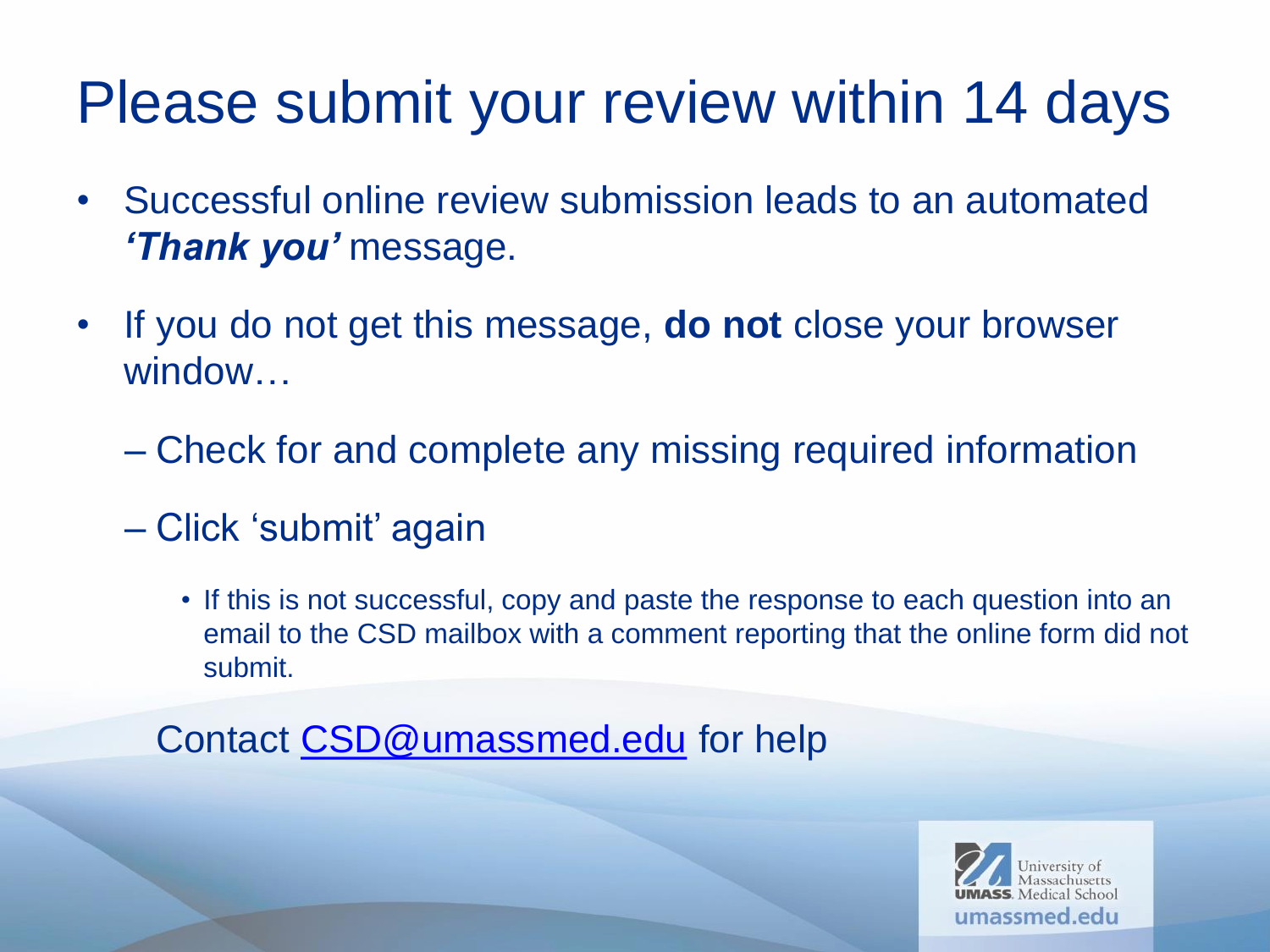# *Thank you!*

Your review of Capstone Scholarship and Discovery (CSD) projects helps students develop key professional skills.